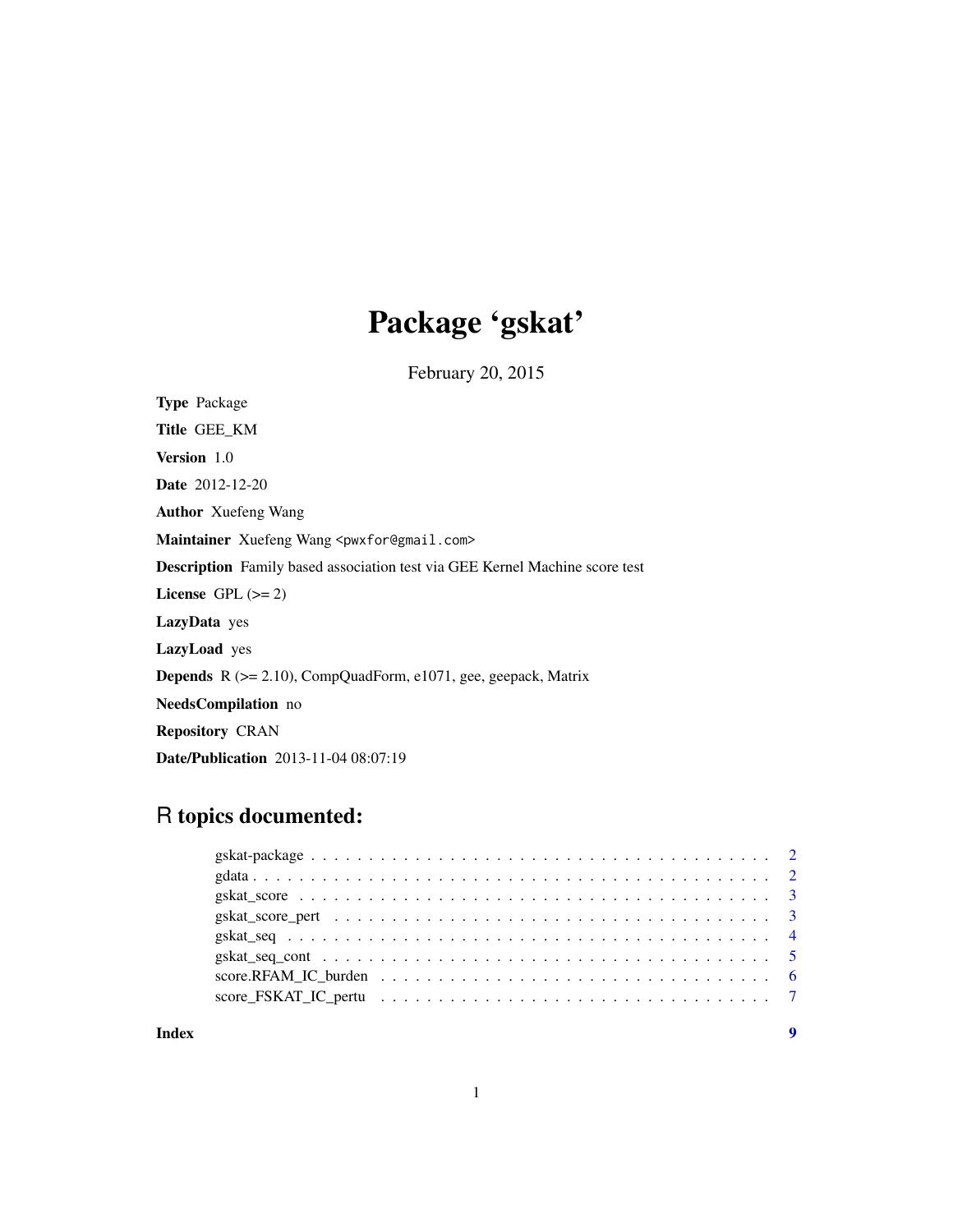<span id="page-1-0"></span>

#### Description

R package for GEE\_SKAT.

#### Details

| Package:  | gskat      |
|-----------|------------|
| Type:     | Package    |
| Version:  | 1.0        |
| Date:     | 2012-12-30 |
| License:  | $GPL-2$    |
| LazyLoad: | yes        |

#### Author(s)

XUEFENG WANG Maintainer: Xuefeng Wang <pwxfor@gmail.com>

gdata *Sample Data*

#### Description

Sample data

#### Usage

data(gdata)

#### Format

The format is: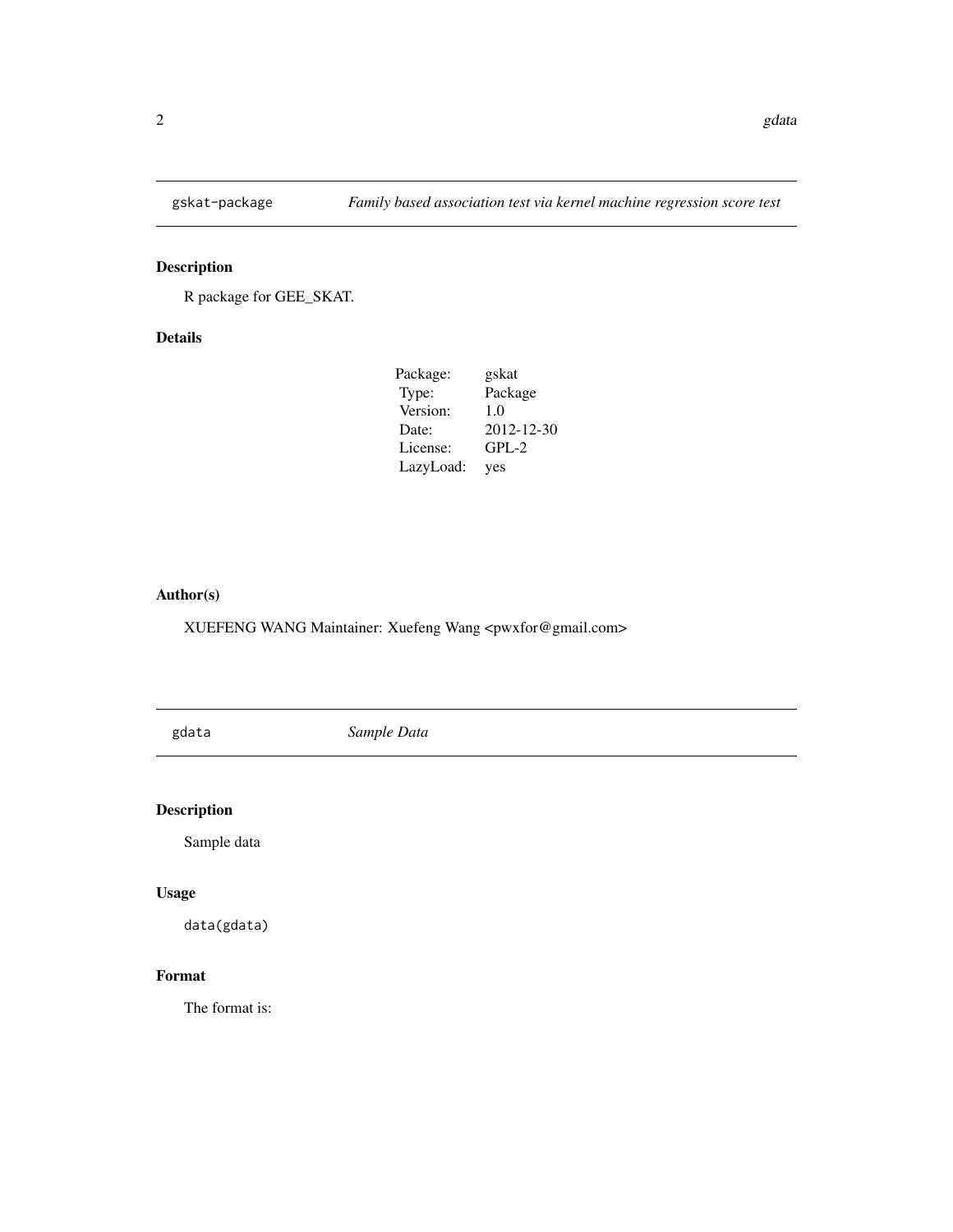<span id="page-2-0"></span>

#### Description

This function performs family based marker set based association (score test) based on the GEE\_SKAT.

#### Usage

gskat\_score(pedDat,F1=FALSE)

#### Arguments

| pedDat | Input Family Data: A list including four data matrix: ID, y, X, Z. ID: Pedigree<br>ID matrix, having four columns are the Family ID (FID), Inidvidual ID (IID),<br>Paternal ID (FAT), Maternal ID (MAT), respectively. y: binary phenotype coded<br>as 0, 1 X: covaraite matrix, including the intercept column Z: SNP genotypes<br>coded 0/1/2 (minor allele count). |
|--------|-----------------------------------------------------------------------------------------------------------------------------------------------------------------------------------------------------------------------------------------------------------------------------------------------------------------------------------------------------------------------|
| F1     | If TRUE, use identity working corr. matrix                                                                                                                                                                                                                                                                                                                            |
| 11е    |                                                                                                                                                                                                                                                                                                                                                                       |

#### Value

| Returns p-value                                                                                                                                                                                                    |
|--------------------------------------------------------------------------------------------------------------------------------------------------------------------------------------------------------------------|
| fault indicator from the davies method: 0: no error, 1: requested accuracy could<br>not be obtained, 2: round-off error possibly significant, 3: invalid parameters, 4:<br>unable to locate integration parameters |
|                                                                                                                                                                                                                    |

#### Author(s)

Xuefeng Wang

#### Examples

gskat\_score(gdata)

gskat\_score\_pert *Perform GEE\_SKAT Score Test (perturbation)*

#### Description

This function performs family based marker set based association (score test) based on the GEE\_SKAT.

#### Usage

```
gskat_score_pert(pedDat,F1=FALSE,pw="Rade",np=10000)
```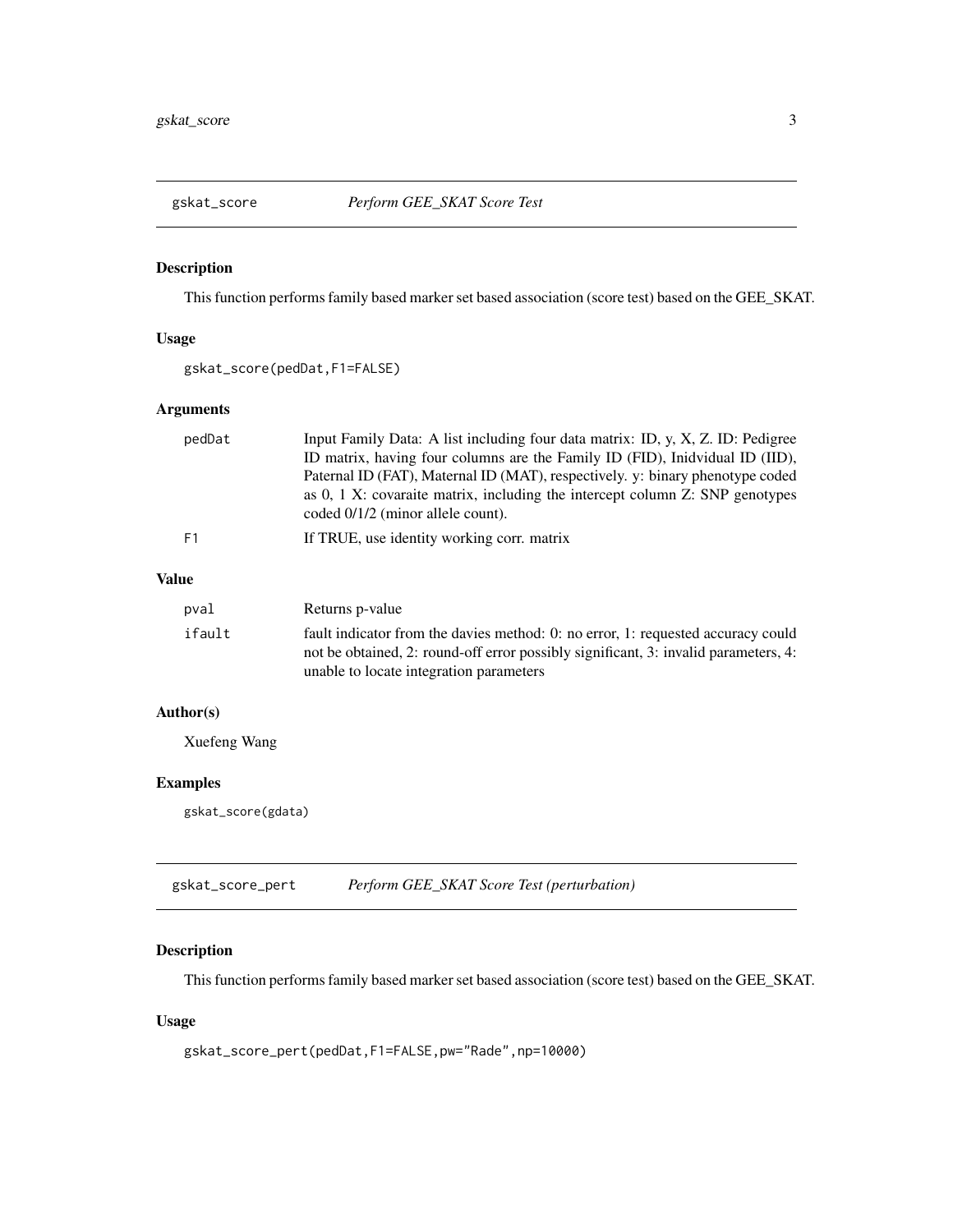<span id="page-3-0"></span>

| pedDat         | Input Family Data: A list including four data matrix: ID, y, X, Z. ID: Pedigree ID<br>matrix. The four columns are the Family ID (FID), Individual ID (IID), Paternal<br>ID (FAT), Maternal ID (MAT), respectively. y: binary phenotype coded as 0,<br>1 X: covaraite matrix, including the intercept column Z: SNP genotypes coded<br>$0/1/2$ (minor allele count). |
|----------------|----------------------------------------------------------------------------------------------------------------------------------------------------------------------------------------------------------------------------------------------------------------------------------------------------------------------------------------------------------------------|
| F <sub>1</sub> | If TRUE, use identity working corr. matrix                                                                                                                                                                                                                                                                                                                           |
| pw             | Perturbation method."Rade":Rademacher; "Norm": Normal distribution                                                                                                                                                                                                                                                                                                   |
| np             | number of perturbed samples. default=10000                                                                                                                                                                                                                                                                                                                           |

#### Value

| pval      | Returns p-value                                    |
|-----------|----------------------------------------------------|
| Ts        | Score statistic                                    |
| $mu_T$ s  | Theoretical mean of Ts                             |
| $var_Ts$  | Theoretical variance of Ts                         |
| <b>PM</b> | Empirical mean of Ts based on the perturbation     |
| PV        | Empirical variance of Ts based on the perturbation |

#### Author(s)

Xuefeng Wang

#### Examples

```
gskat_score_pert(gdata)
```
gskat\_seq *Perform GEE\_KM Score Test with sequencing data*

#### Description

This function performs family based marker set based association (score test) based on the GEE\_KM.

#### Usage

```
gskat_seq(y,XC,Z,ID,impute.method="fixed",SNP.weights=NULL,
w_a=1,w_b=25,resampling=TRUE,pw="Rade",Uc=TRUE,sW=FALSE,np=10000)
```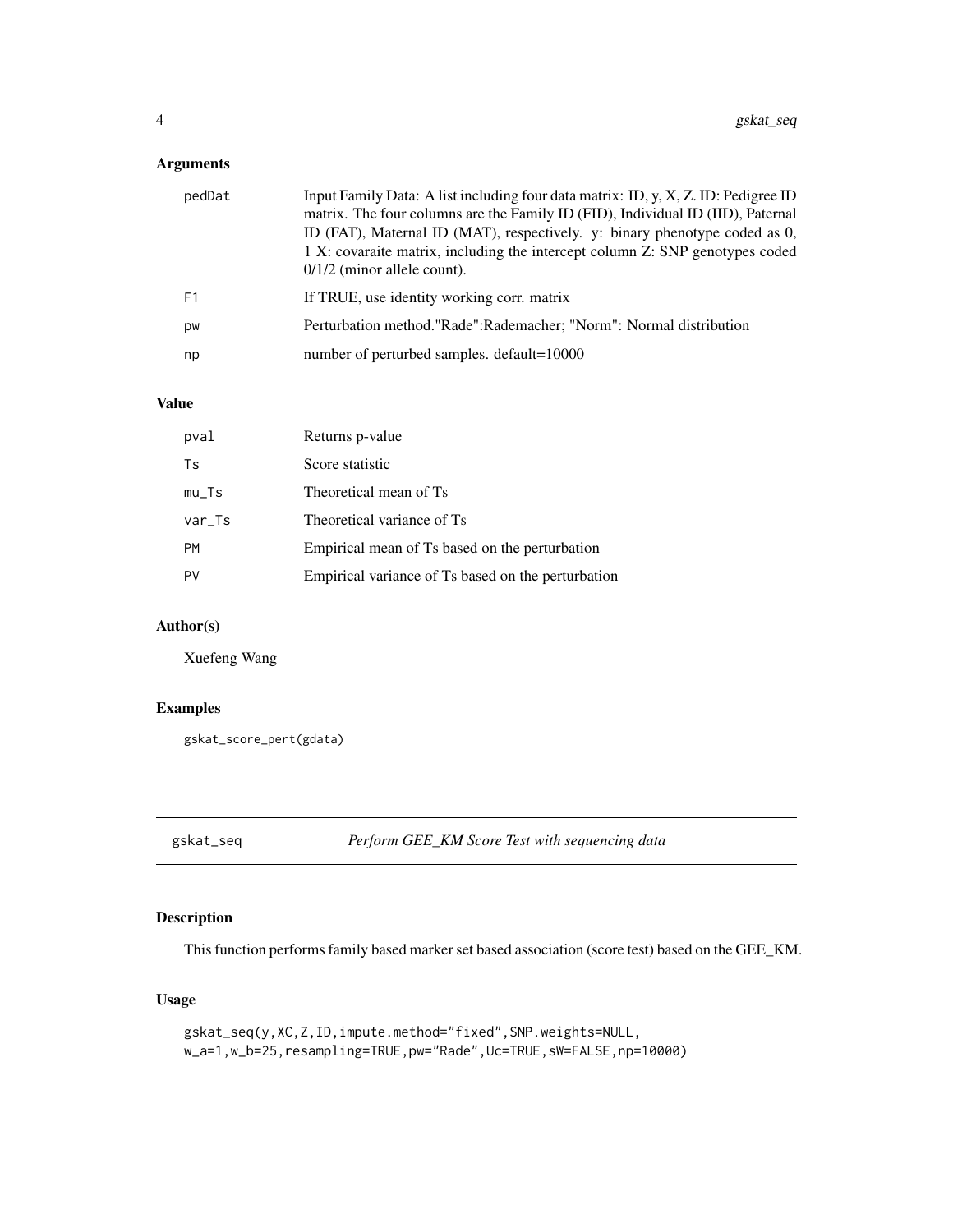<span id="page-4-0"></span>

| У             | binary phenotype coded as 0, 1                                                                                                                   |
|---------------|--------------------------------------------------------------------------------------------------------------------------------------------------|
| XC            | covaraite matrix, including the intercept column                                                                                                 |
| Z             | SNP genotypes coded 0/1/2 (minor allele count)                                                                                                   |
| ID            | ID: Pedigree ID matrix, having four columns are the Family ID (FID), Individual<br>ID (IID), Paternal ID (FAT), Maternal ID (MAT), respectively. |
| impute.method | default is fixed method <i>i.e.</i> fill with means                                                                                              |
| SNP.weights   | If NULL, the default beta $(1,25)$ desensity will be used, or a custimoized weight<br>vector may be used                                         |
| w_a           | The first parameter of the beta density in the weight function                                                                                   |
| w_b           | The second parameter of the beta density in the weight function                                                                                  |
| resampling    | If TRUE, resampling will be applied                                                                                                              |
| pw            | r.v. used in the perturbation, "Norm"=Normal, "Rade"=Rademacher                                                                                  |
| Uc            | Score centered or not                                                                                                                            |
| sW            | standardize weights                                                                                                                              |
| np            | No. of perturbed samples                                                                                                                         |
|               |                                                                                                                                                  |

#### Value

| p1             | Returns asymptotic p-value |
|----------------|----------------------------|
| p <sub>2</sub> | Returns resampling p-value |

#### Author(s)

Xuefeng Wang

#### Examples

```
# gskat_score(gdata)$p2
```

| gskat_seq_cont |        |  |  | Perform GEE_KM Score Test with sequencing data for continuous |  |  |
|----------------|--------|--|--|---------------------------------------------------------------|--|--|
|                | traits |  |  |                                                               |  |  |

#### Description

This function performs family based marker set based association (score test) based on the GEE\_KM.

#### Usage

```
gskat_seq_cont(y,XC,Z,ID,impute.method="fixed",SNP.weights=NULL,
w_a=1,w_b=25,resampling=TRUE,pw="Rade",Uc=TRUE,sW=FALSE,np=10000)
```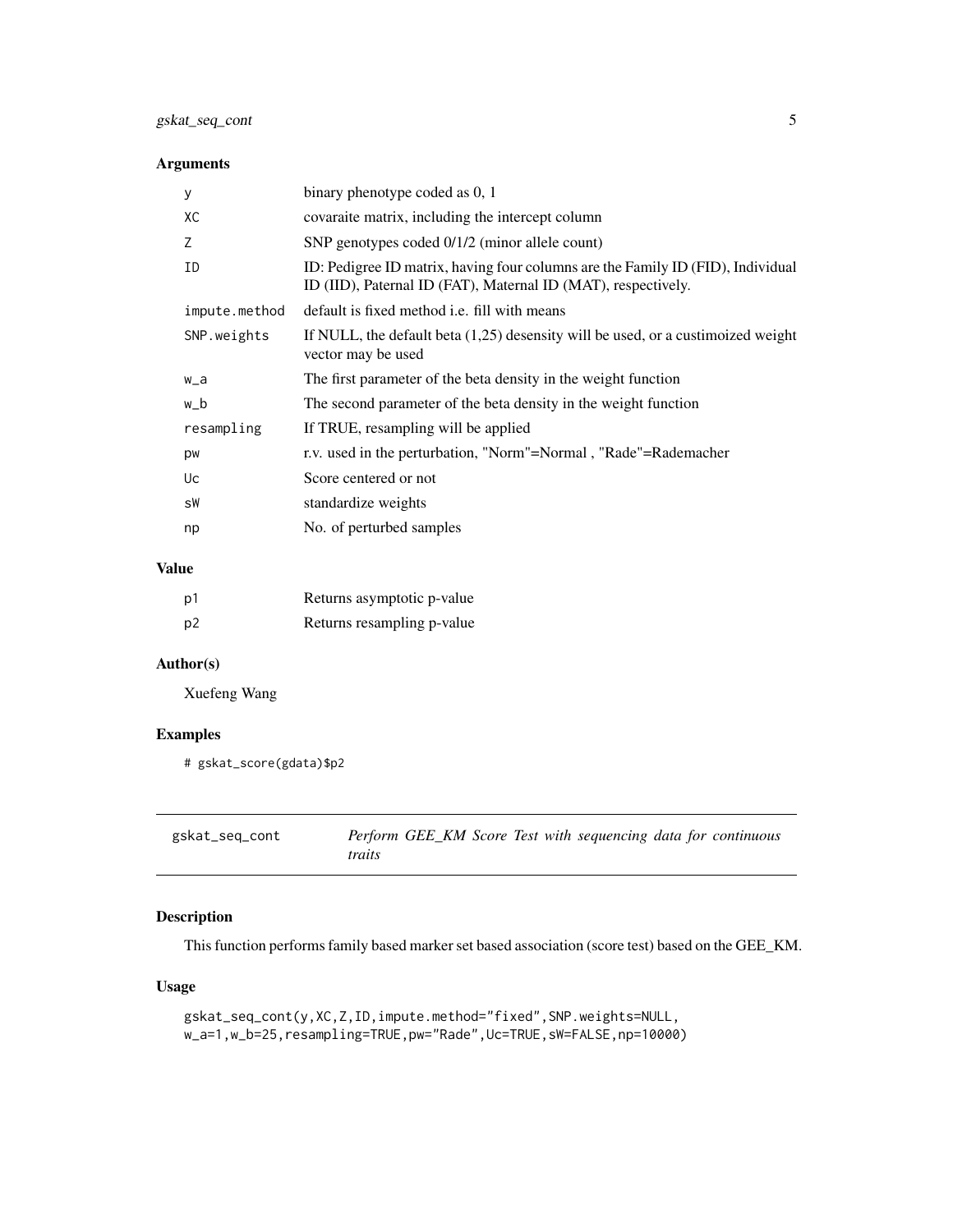<span id="page-5-0"></span>

| y             | binary phenotype coded as 0, 1                                                                                                                   |
|---------------|--------------------------------------------------------------------------------------------------------------------------------------------------|
| XC            | covaraite matrix, including the intercept column                                                                                                 |
| Z             | SNP genotypes coded 0/1/2 (minor allele count)                                                                                                   |
| ΙD            | ID: Pedigree ID matrix, having four columns are the Family ID (FID), Individual<br>ID (IID), Paternal ID (FAT), Maternal ID (MAT), respectively. |
| impute.method | default is fixed method <i>i.e.</i> fill with means                                                                                              |
| SNP.weights   | If NULL, the default beta $(1,25)$ desensity will be used, or a custimoized weight<br>vector may be used                                         |
| w_a           | The first parameter of the beta density in the weight function                                                                                   |
| w_b           | The second parameter of the beta density in the weight function                                                                                  |
| resampling    | If TRUE, resampling will be applied                                                                                                              |
| pw            | r.v. used in the perturbation, "Norm"=Normal, "Rade"=Rademacher                                                                                  |
| Uc            | Score centered or not                                                                                                                            |
| sW            | standardize weights or not                                                                                                                       |
| np            | No. of perturbed samples                                                                                                                         |
|               |                                                                                                                                                  |

#### Value

| p1             | Returns asymptotic p-value |
|----------------|----------------------------|
| p <sub>2</sub> | Returns resampling p-value |

#### Author(s)

Xuefeng Wang

#### Examples

# gskat\_seq\_cont(y,XC=X,Z,ID)

score.RFAM\_IC\_burden *Burden test based on GEE\_SKAT*

#### Description

This function performs burden test based on the GEE\_SKAT.

#### Usage

score.RFAM\_IC\_burden(y,XC,Z,FID)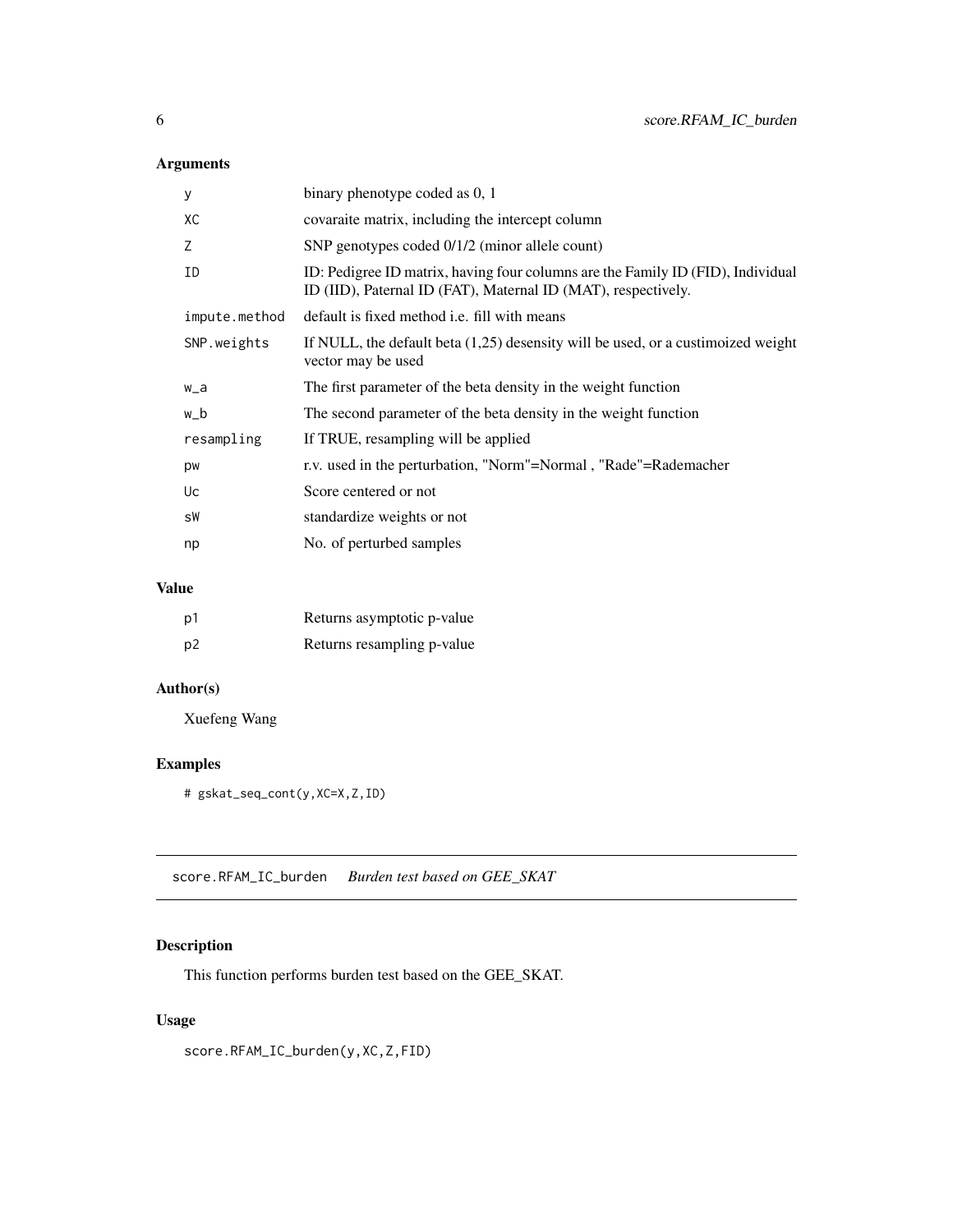<span id="page-6-0"></span>

|            | binary phenotype coded as 0, 1                  |
|------------|-------------------------------------------------|
| XC.        | covaraite matrix, WITHOUT the intercept column. |
|            | SNP genotypes coded 0/1/2 (minor allele count). |
| <b>FTD</b> | Family ID                                       |

#### Value

Returns p-value

#### Author(s)

Xuefeng Wang

#### See Also

geeglm\_wrap; gee\_wrap

#### Examples

```
Z1=genoC(gdata$Z)
score.RFAM_IC_burden(y=gdata$y,XC=gdata$X[,-1],Z=Z1,FID=gdata$ID[,1])
```
score\_FSKAT\_IC\_pertu *GEE\_SKAT for rare variants*

#### Description

This function performs GEE\_SKAT score test based on the davies and perturbation method

#### Usage

score\_FSKAT\_IC\_pertu(y,XC,Z,ID,w\_a=1,w\_b=5,pw="Rade",Uc=FALSE,sW=TRUE,np=10000)

#### Arguments

| У     | binary phenotype coded as 0, 1                                                                                                            |
|-------|-------------------------------------------------------------------------------------------------------------------------------------------|
| XC    | covaraite matrix, WITHOUT the intercept column.                                                                                           |
| 7     | SNP genotypes coded 0/1/2 (minor allele count).                                                                                           |
| ID    | Pedigree ID matrix. The four columns are the Family ID (FID), Individual ID<br>(IID), Paternal ID (FAT), Maternal ID (MAT), respectively. |
| $W_a$ | The first parameter of the beta density in the weight function                                                                            |
| w_b   | The second parameter of the beta density in the weight function                                                                           |
| pw    | perturbatio method: "Rade"=Rademacher; "Norm"=Normal                                                                                      |
| Uc    | Score centered or not                                                                                                                     |
| sW    | standardize weights or not                                                                                                                |
| np    | No. of perturbed samples                                                                                                                  |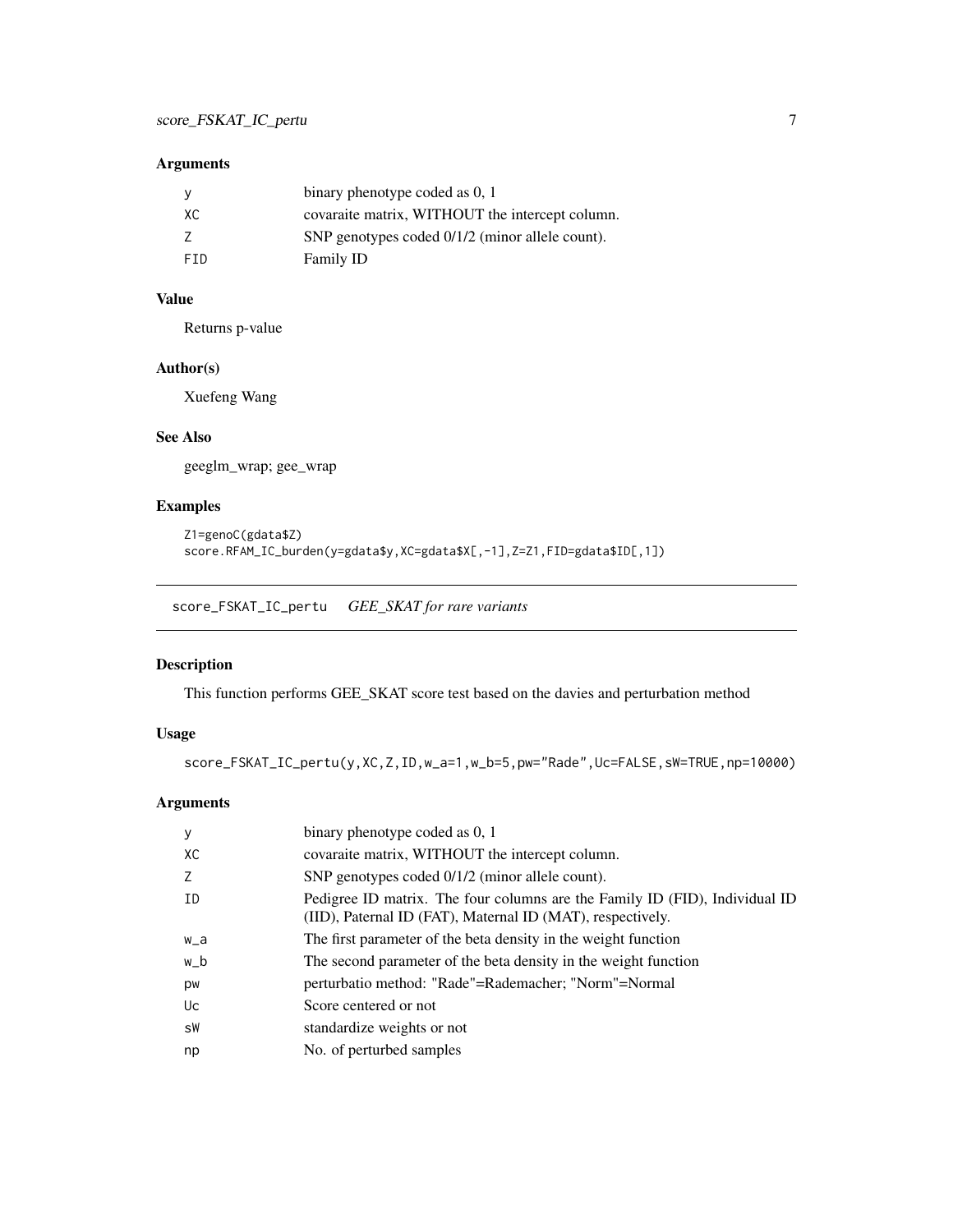#### Value

| pval_davies | Returns p-value from davies method                                                                                                                                                                                 |
|-------------|--------------------------------------------------------------------------------------------------------------------------------------------------------------------------------------------------------------------|
| ifault      | fault indicator from the davies method: 0: no error, 1: requested accuracy could<br>not be obtained, 2: round-off error possibly significant, 3: invalid parameters, 4:<br>unable to locate integration parameters |
| <b>PM</b>   | Empirical mean of Ts based on perturbation                                                                                                                                                                         |
| $mu_T$ s    | Theoretical mean of Ts                                                                                                                                                                                             |
| PV          | Empirical variance of Ts based on perturbation                                                                                                                                                                     |
| $var_Ts$    | Theoretical variance of Ts                                                                                                                                                                                         |
| pval_pert   | Returns p-value from perturbation method                                                                                                                                                                           |

#### Author(s)

Xuefeng Wang

#### See Also

score.RFAM\_IC\_burden

#### Examples

score\_FSKAT\_IC\_pertu(y=gdata\$y,XC=gdata\$X[,-1],Z=gdata\$Z,ID=gdata\$ID)